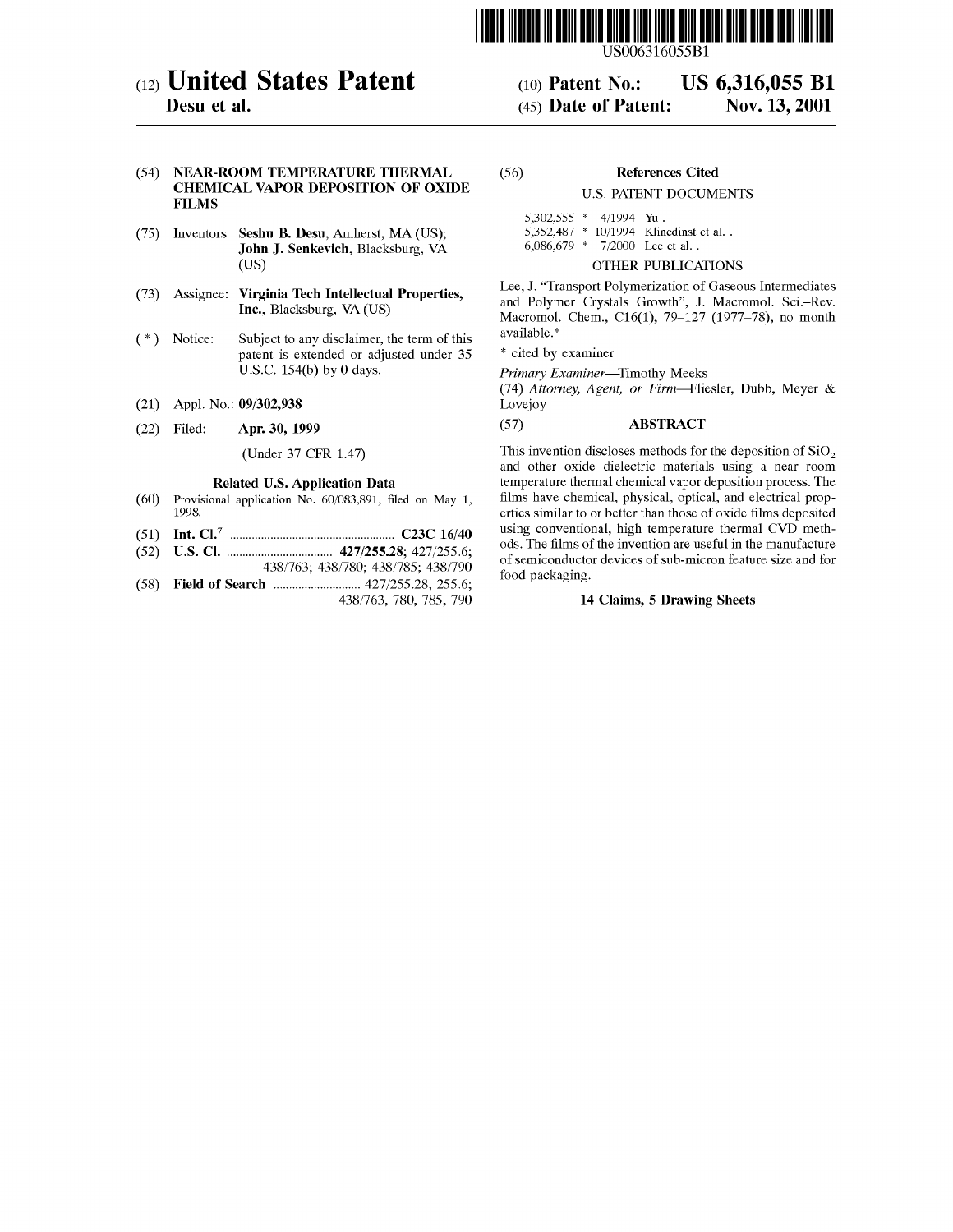

FIG.-1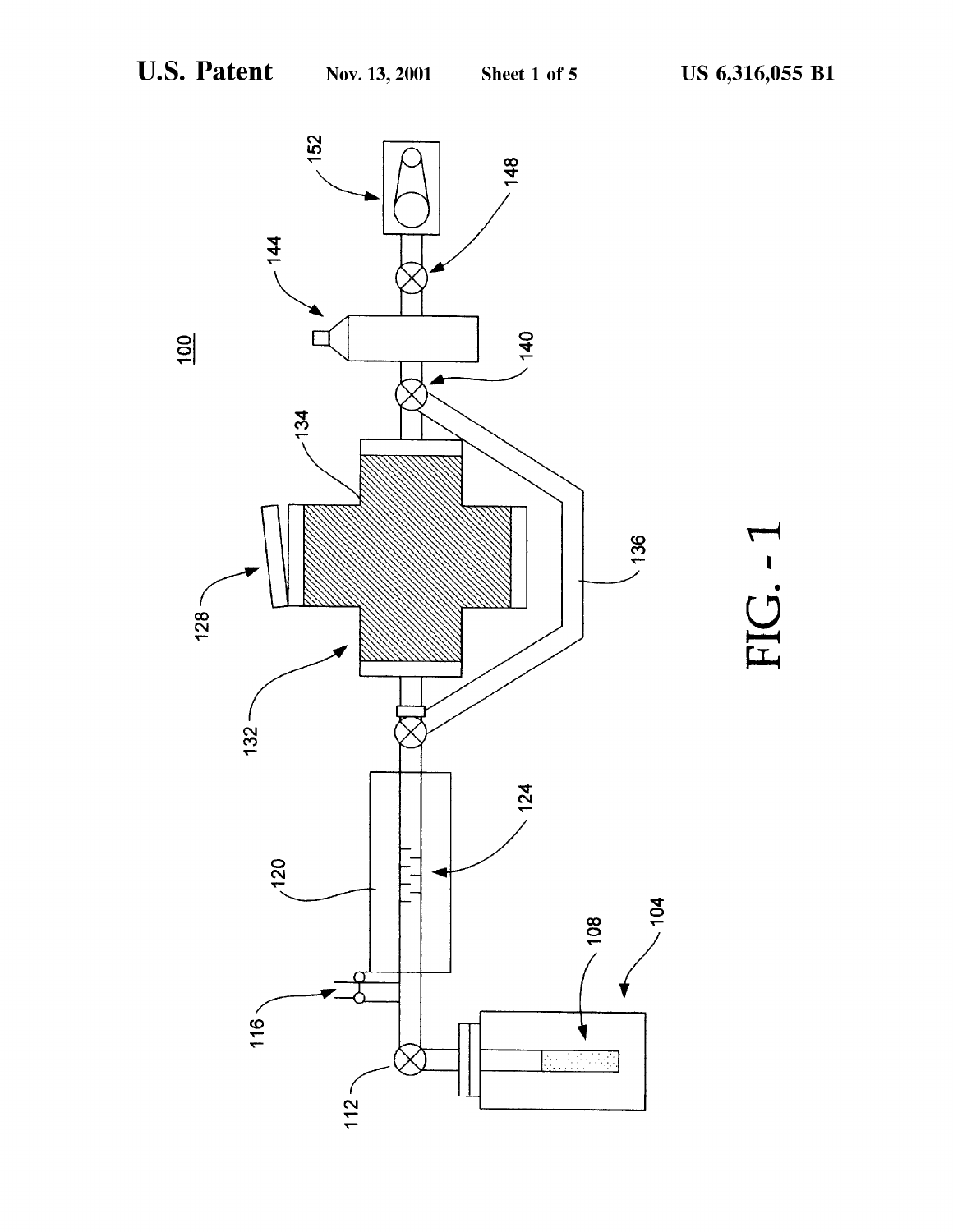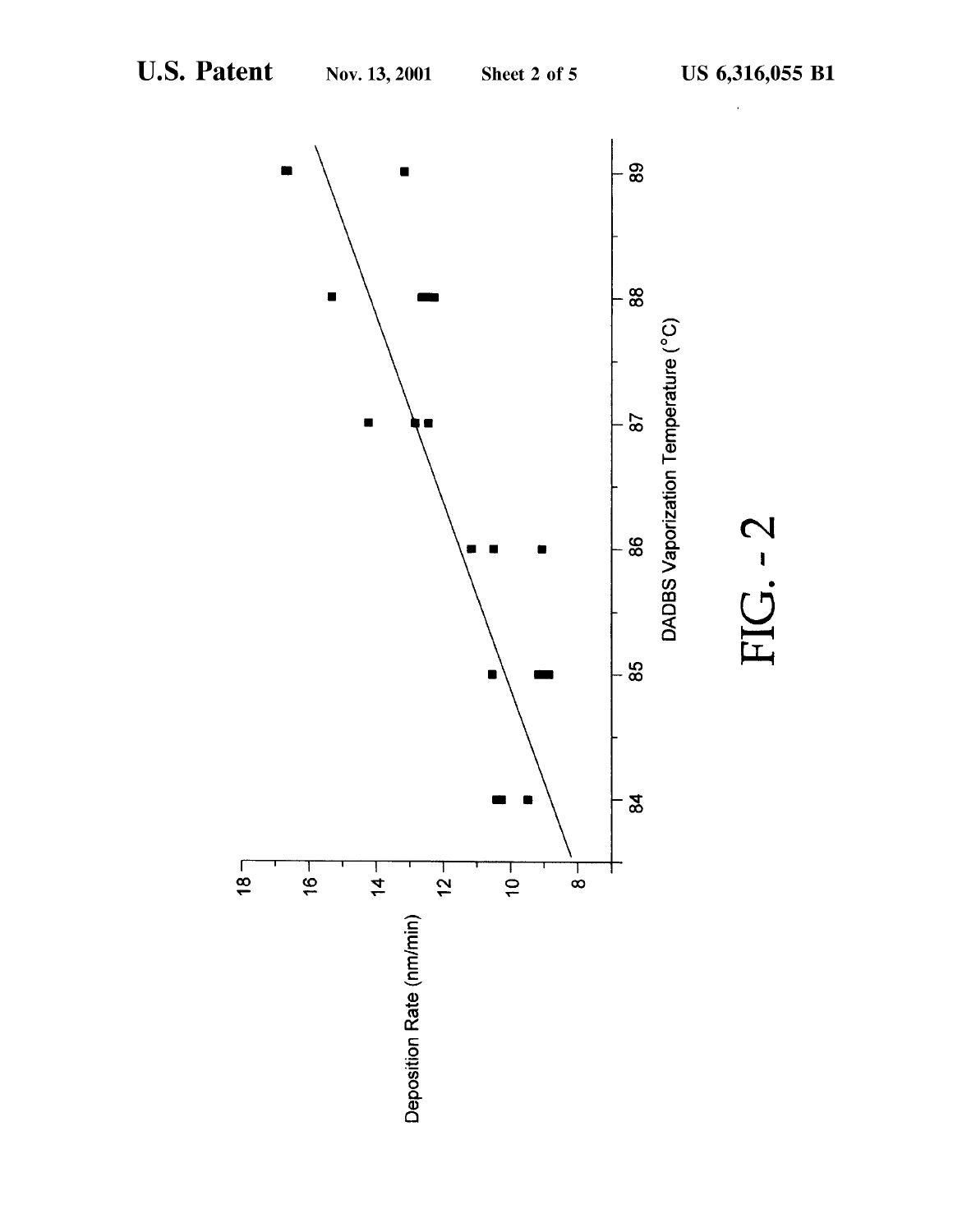IG.  $-3$ 

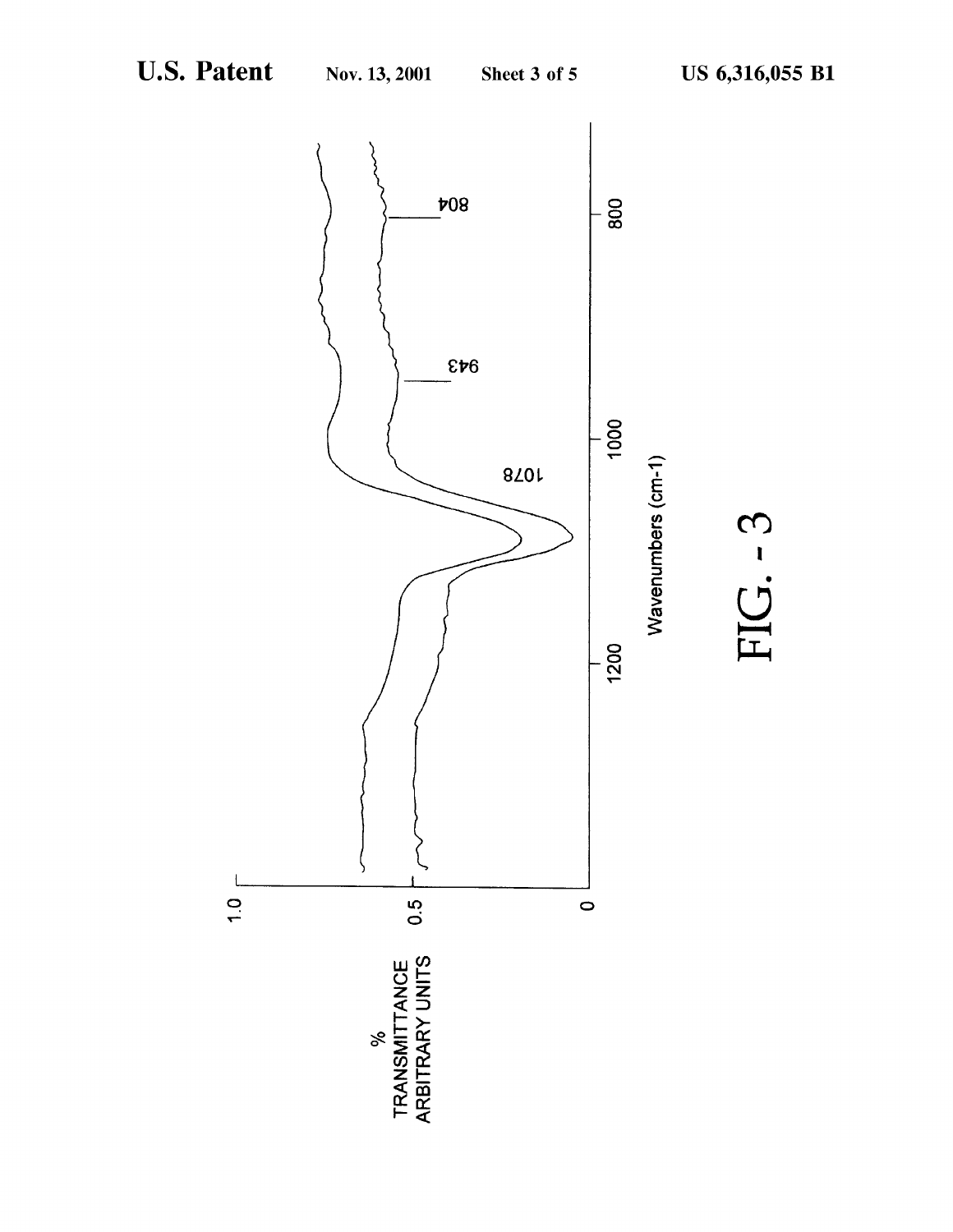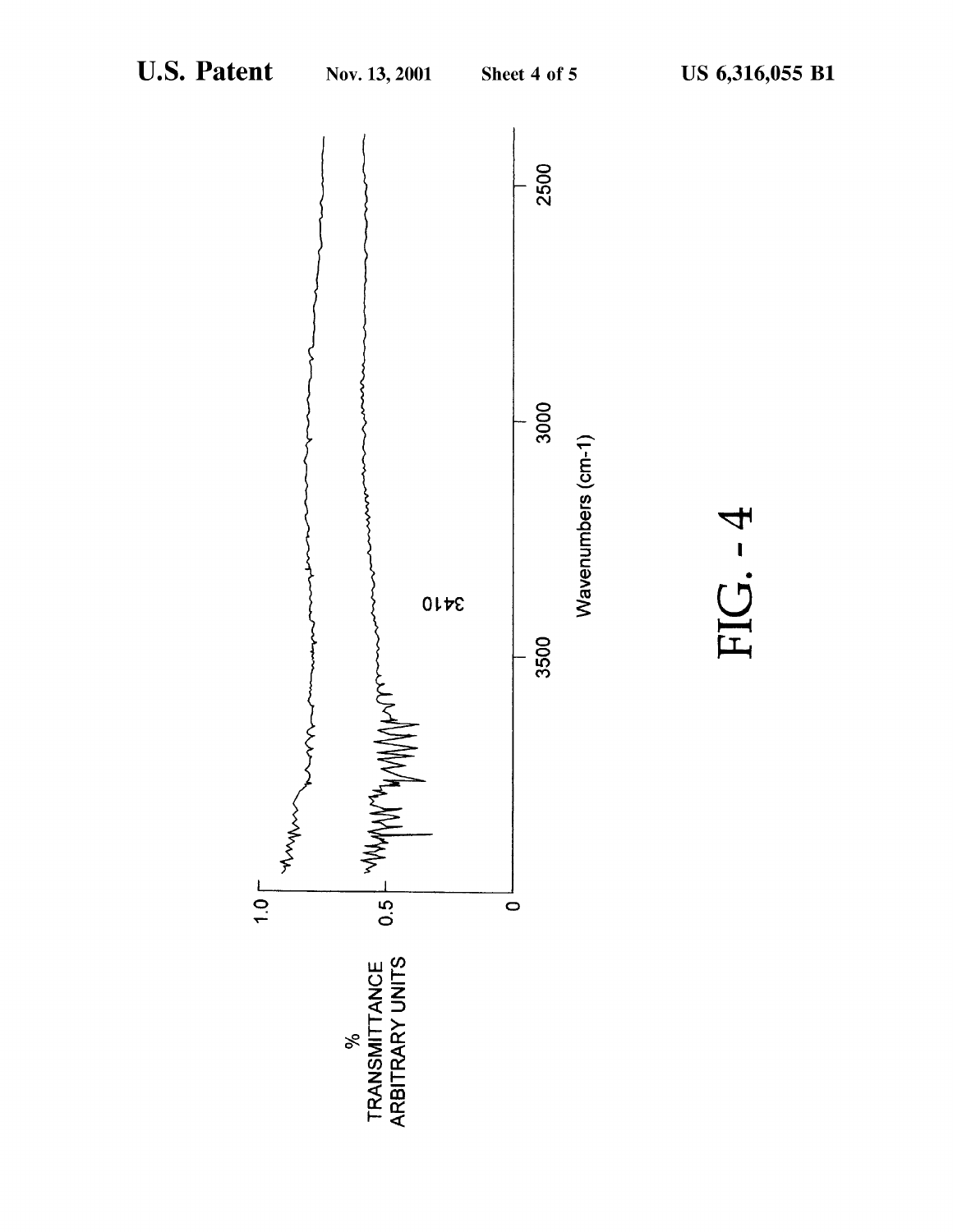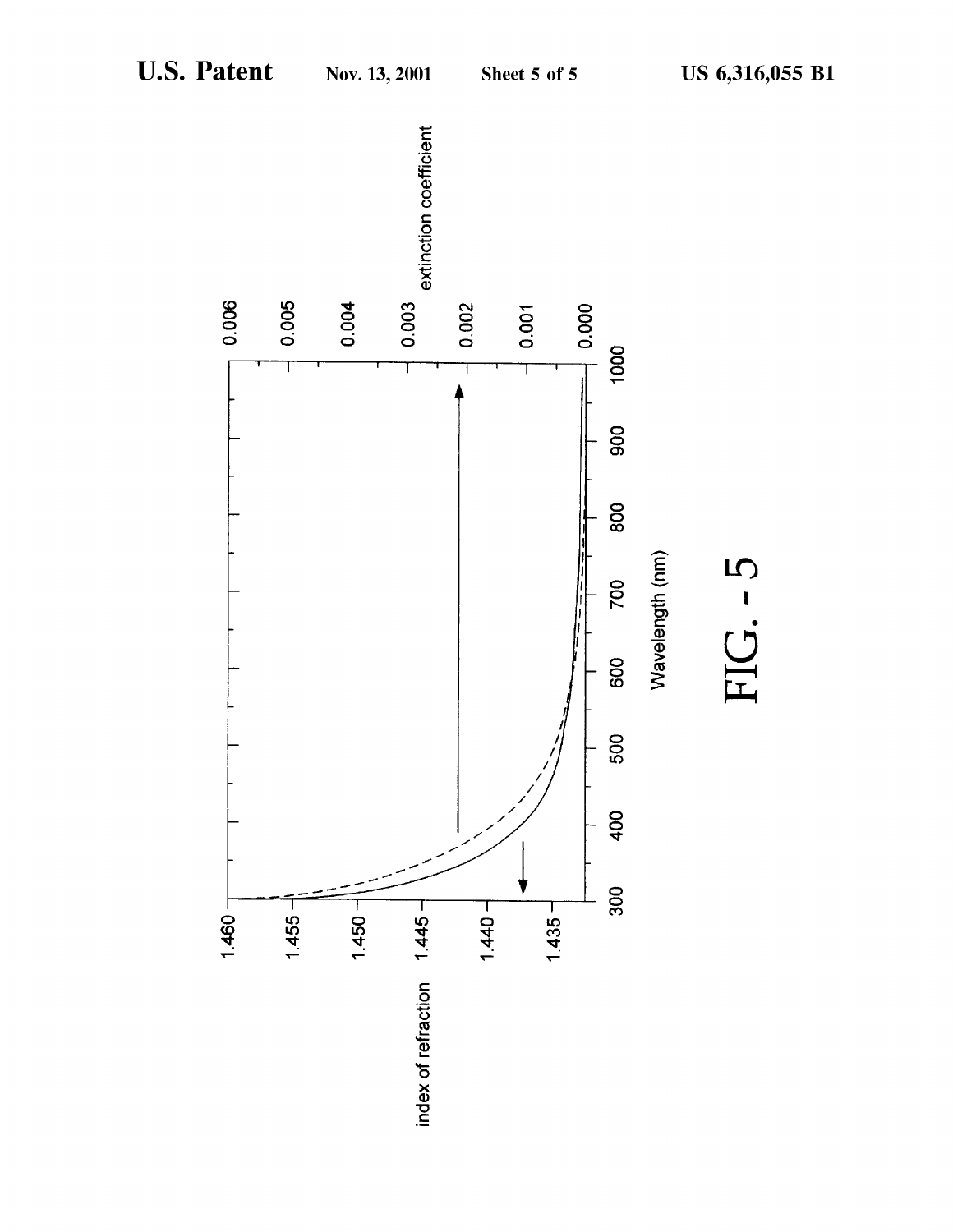10

15

25

# NEAR-ROOM TEMPERATURE THERMAL CHEMICAL VAPOR DEPOSITION OF OXIDE FILMS

This application claims the benefit of U.S. Provisional 5 Application No. 60/083,891, filed May 1, 1998.

#### BACKGROUND OF THE INVENTION

#### 1. Field of the Invention

This invention relates to products comprising oxide films where low temperature deposition is needed. The lowtemperature oxide films are used in the manufacture of semiconductor devices and in the food packing industry. The invention relates to the deposition of dielectric layers in the manufacturing of semiconductor thin films. More specifically, this invention relates to the deposition of oxide dielectric thin films at temperatures near or below room temperature. Additionally, this invention relates to the manufacture of diffusion barriers to prevent food oxidation, and barriers to the transmission of ultraviolet radiation to <sup>20</sup> increase the shelf life of food products.

2. Description of Related Art

Conventional methods for depositing dielectric materials such as  $SiO<sub>2</sub>$  in semiconductor manufacture involve high temperature chemical vapor deposition (CVD), spin-onglass (SOG) methods, rf magnetron sputtering, (Kollakowski et al., Vac. Sci. Technol. B. 14(3):1712—1718 (1996); Jones, U.S. Pat. No. 3,442,686, evaporation (Lucovsky et al. Thin Film Processes 11, Eds. J. L. Vossen & W. Kern, Academic Press, NY, pp: 565 (1991), and plasma processes (Wen-Fa et al. Appl. Surf. Sci. 99:237-243 (1996); Lee et al., *J. Electrochem. Soc.* 143(4):1443-1451)1996); Plais et al. J. Electrochem. Soc. 139(5):14989—14995 (1992); Sano et al.,Mat. Res. Soc. Symp. Proc. 396:539—543 (1996); Decrosta et al., J. Electrochem. Soc. 143(3):1079—1084 (1996); Samit et al., Adv. Mat. Optics Electron 6:73—82 (1996)). 35

Moreover, in the food packaging industry, oxide films have been used to provide oxidant barriers and ultraviolet  $_{40}$ barriers to retard spoilage. However, the plasma methods used to deposit  $SiO<sub>2</sub>$  or  $TiO<sub>2</sub>$  have several disadvantages.

However, each of these processes has major drawbacks in the manufacture of semiconductor devices of sub-micron dimensions. Spin-on-glass processes result in relatively 45 uneven films. Moreover, spin-on glass has high impurity levels and poor gap filling abilities. This results in inherent problems with device reliability. The other methods described all suffer from problems associated with exposing the substrate to high temperatures or high powered plasmas.  $50$ Subjecting the substrate to the temperatures required for conventional CVD, plasma, or rf magnetron sputtering can cause the breakdown of thermally labile components of the semiconductor devices. Moreover, as newer low dielectric materials with lower thermal stability are being used, the 55 maximum temperatures to which semiconductor devices can be subjected during manufacture decreases. Because  $SiO<sub>2</sub>$ and other oxide dielectrics confer desirable properties of dielectric layers, such as thermal stability, mechanical strength, low impurity, good adherence to substrates and 60 good barrier to impurities, there is a need to develop methods for the low-temperature deposition of oxide dielectric materials in semiconductor manufacture.

To be compatible with the low dielectric constant polymer materials, the  $SiO<sub>2</sub>$  must be deposited at low temperatures, 65 less than the glass transition temperature (Tg) of polymers. Also, to minimize stress between films, which can cause

delamination, and introduce charges at the interface, the films should all be deposited at the same temperatures. The interface charges introduce electronic signal degradation which defeats the purpose of using low dielectric constant materials to minimize cross-talk.

One type of method for the low temperature deposition of  $SiO<sub>2</sub>$  is via remote dissociation and deposition. In this process, the precursor for the dielectric material is subjected to dissociating conditions in which reactive intermediates are generated. The intermediates are then transported to another site, where the intermediates can react with each other to form a thin film on the semiconductor substrate. One proposal for remote formation of a relative long-lived reactive intermediate was for <sup>a</sup> —Si—H and was called HOMOCVD (Scott et al., Semiconductors and Semimetals, Vol. Ed. J. I. Pankove, Academic Press, Boston, Vol. 21A: 123—49 (1984). However, this method is not appropriate for the deposition of oxides, possibly due to high hydrogen content in the films leading to reduced reliability.

To overcome the deficiencies in the prior art, one object of this invention is the manufacture of oxide dielectric materials with high mechanical and thermal stability, high dielectric strength, and high transparency to visible electromagnetic radiation.

Another object of this invention is the manufacture of oxide dielectric materials at temperatures near room temperature.

30 deposition of oxide dielectric films from organometallic A further object of the invention is the high efficiency precursors.

Yet another object of this invention is the manufacture of integrated circuit chips using oxide dielectric films deposited at near or below room temperature.

A further object of this invention is the manufacture of low-temperature oxide films to reduce the diffusion of oxidants and reduce the transmission of ultraviolet light into food products.

#### SUMMARY OF THE INVENTION

This invention involves the use of remote thermal dissociation of organometallic precursors to deposit oxide films at a site remote from the site of dissociation. Organometallic precursors can be thermally dissociated at high-temperatures into long-lived reactive intermediates and can be transported to a remote site for near-room temperature deposition and polymerization on a substrate, thereby forming a thin film of the oxide polymer. The substrate can be maintained at a temperature well below that needed for efficient dissociation of precursors. The films deposited using the methods of this invention have unexpectedly low leakage currents, based on the prior art films made using conventional, hightemperature deposition methods.

Thus, one aspect of this invention is the use of alkoxysilane precursors to generate reactive intermediates with a sufficiently low activation energy to form high quality  $SiO<sub>2</sub>$ thin films.

A further aspect of this invention is the manufacture of oxide dielectric thin films deposited at near room temperature.

Yet another aspect of this invention is the regulation of the physical properties of the oxide film by controlling the conditions of deposition.

A further aspect of this invention is the regulation of the chemical properties of the oxide film by controlling the conditions of deposition.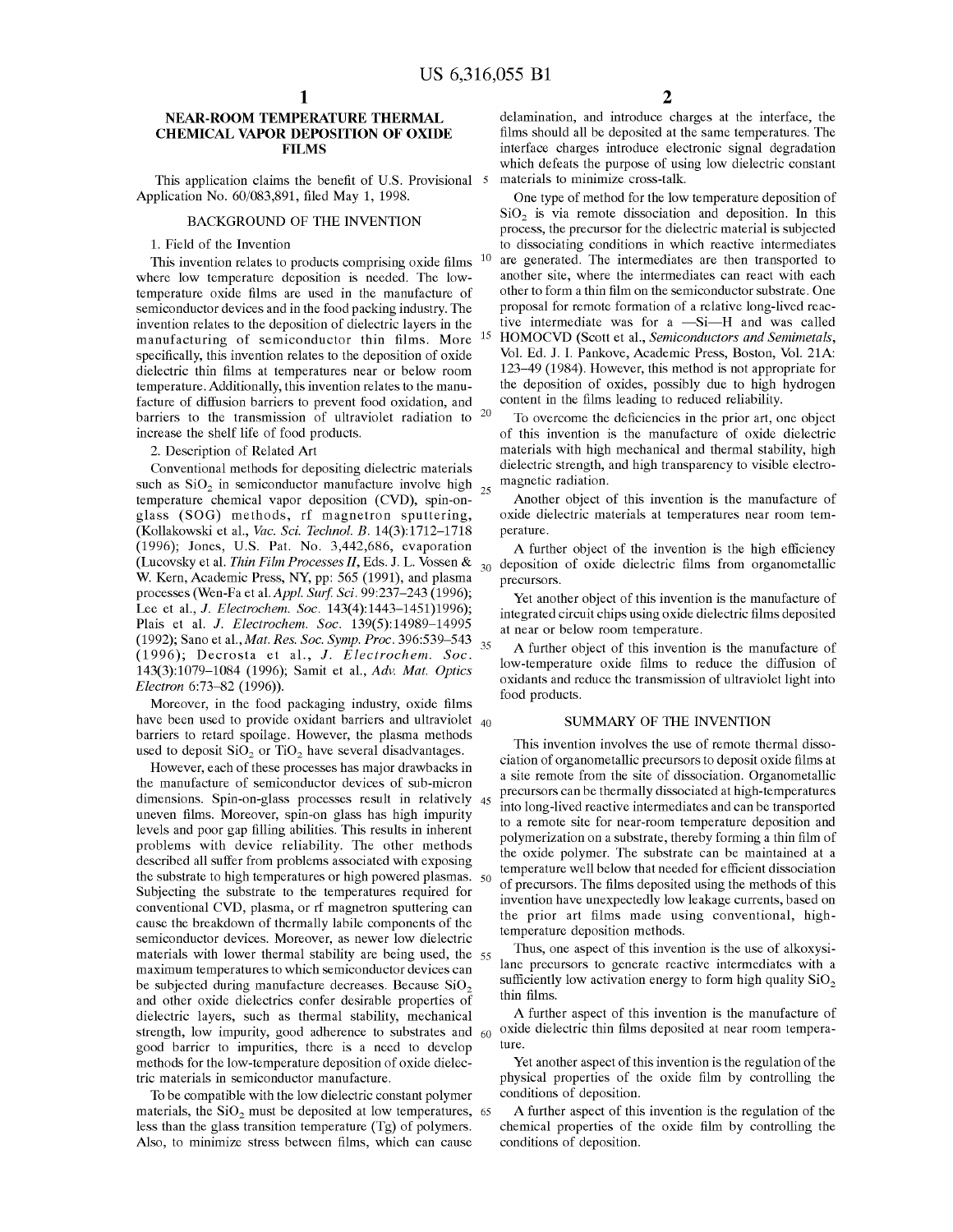10

35

60

65

Another aspect of this invention is the regulation of the electrical properties of the oxide film by controlling the conditions of deposition.

Ayet other aspect of this invention is the regulation of the optical properties of the oxide film by controlling the conditions of deposition.

Another aspect of this invention is the manufacture of semiconductor devices incorporating the oxide dielectric materials deposited at near or below room temperature.

A further aspect of this invention is the manufacture of low-temperature oxide films which inhibit the diffusion of oxidants and the transmission of ultraviolet light for food packaging.

#### BRIEF DESCRIPTION OF THE DRAWINGS

The invention will be described with respect to the particular embodiments thereof. Other objects, features, and advantages of the invention will become apparent with reference to the specification and drawings in which:

FIG. 1 is a schematic diagram of the apparatus used for  $20$ low temperature thermal chemical vapor deposition of  $SiO<sub>2</sub>$ films of the invention.

FIG. <sup>2</sup> shows the relationship between DADBS vaporization temperature and deposition rate for  $SiO<sub>2</sub>$  thin films.  $_{25}$ 

FIG. 3 shows the infrared spectra of  $SiO<sub>2</sub>$  films deposited from DADBS and TEOS determined at wavenumbers from about 750  $cm^{-1}$  to about 1300  $cm^{-1}$ .

FIG. 4 shows the infrared spectra of  $SiO<sub>2</sub>$  films deposited From DADBS and TEOS determined at wavenumbers from  $\frac{30}{2}$ about 2400  $\text{cm}^{-1}$  to about 4000  $\text{cm}^{-1}$ .

FIG. 5 shows the relationships between index of refraction (solid graph) and extinction coefficient (broken graph) and wavelength of incident light of wavelengths from 300 nm to 1000 nm.

#### DETAILED DESCRIPTION OF THE INVENTION

To overcome the deficiencies in the prior art, this invention involves methods for the manufacture of oxide dielec-40 tric films to provide electrical insulation of semiconductor devices. The oxide films can exhibit low leakage currents and thereby provide better long-term electrical properties than films made using conventional methods. The oxide films also can act as suitable interfaces between low dielec- 45 tric constant materials, underlying metal and  $SiO<sub>2</sub>$  layers as a barrier to possible impurities in the low dielectric constant materials. These oxide materials are also used as barriers to the contamination of polymers by external moisture absorption. The oxide layers can also be used as cap layers over 50 polymer layers and can be used in the manufacture of multilayered films comprising oxide layers and layers of organic polymers. Multilayered films are described in copending United States Patent Application titled: "Oxide/ Organic Polymer Multilayer Thin Films Deposited by 55 Chemical Vapor Deposition." Inventors: S. Desu et al, filed concurrently (herein incorporated fully by reference).

The methods presented here involve a thermal chemical vapor deposition (CVD) process starting with common alkoxy precursors, by way of example only, diacetoxy-di-tbutoxysilane (DADBS) and tetraethoxysilane (TEOS). The method is general and can be applied to the formation of other oxides, such as by way of example only,  $Al_2O_3$ ,  $Y_2O_3$ ,  $TiO_2$ ,  $ZrO_2$ ,  $Ta_2O_5$ ,  $Nb_{2O5}$ , and  $ZnO$ . I. Chemical Reactions

The method of this invention may be explained by the

following two-step reaction sequence:

(1)

(2)

# $B^*$   $\cdot \frac{Eq2}{12}$   $\rightarrow$  SiO<sub>2</sub> + By-Products

 $A \xrightarrow{Ea1} B^* + By-Products$ 

15 Here, A is the alkoxy precursor (for example, DADBS or TEOS), and  $B^*$  is the relatively long-lived intermediate species.  $SiO<sub>2</sub>$  can be deposited at near and below room temperatures for at least two reasons. First, a relatively long-lived intermediate species can be formed through reaction (1), which can then be transported to another chamber at near-room temperature where reaction (2) can take place. Second, the activation energy for reaction (2) Ea2 can be small, in the range of about 1 eV, since a large activation energy for reaction (2) can prohibit formation of a near-room temperature product (Adamson, Physical Chemistry of Surfaces, John Wiley & Sons, New York pp. 595 (1990)). This invention relies on physically separating reactions (1) and (2) to permit deposition of  $SiO<sub>2</sub>$  at temperatures near room temperature.

The mechanisms for reaction <sup>1</sup> are not known with certainty, but one theory proposed by Hoffman, et al. (Thermochimica Acta.  $215:329-335$  (1993)), is that the pyrolytic decomposition of DADBS can occur by the formation of a six-ringed cyclic intermediate before the production of acetic anhydride at temperatures above about 200° C. A similar mechanism was proposed by Ashby et al. for metal alkosides (Ashby et al., J. Org. Chem. 44(8):1221—1232 (1979)). At a pyrolysis temperature T>400° C., 2-methylpropene has been proposed to form by a B-hydride elimination mechanism. Both reactions would be inclusive in reaction (1). The net-intermediate was proposed as silicon acid. According to this theory, silicon acid then undergoes a polycondensation reaction (according to Hofman, et al.) thus producing  $H<sub>2</sub>O$  as a by-product and forming an amorphous network of  $SiO<sub>2</sub>$ . However, there are other possible theories to account for the observations, and this invention is not limited by any particular theory of operability.

Many different dielectric materials can be used to make the oxide layers of this invention. In general, it can be desirable that the oxide polymer have high thermal and mechanical stability, and that the precursor be dissociable into reactive intermediates which can be transported in the gas phase, and which can polymerize on semiconductor substrates at temperatures below the glass transition temperatures of any organic phase polymers used in semiconductor manufacturing. Generally, any oxide can be deposited using the methods of this invention in which the oxide precursor has one of the following general formulae:

#### C—O—M—O—C', C—M—O—C', C—M—C'

where M is <sup>a</sup> metal atom, O is an oxygen atom, and C and C' are organic moieties. Typically, oxides suitable for forming films of this invention include silicates such as  $SiO<sub>2</sub>$ , or other oxides such as  $\text{Al}_2\text{O}_3$ ,  $_{12}\text{O}_3$ ,  $_{11}\text{O}_2$ ,  $_{2}\text{O}_2$ ,  $_{11}\text{O}_2$ ,  $_{12}\text{O}_5$ ,  $Nb<sub>2</sub>O<sub>5</sub>$ , or ZnO. This list is by way of example only and is not intended to be limiting.

Typical precursors for the deposition of  $SiO<sub>2</sub>$  include alkoxysilane precursors, DADBS  $(C_{12}H_{24}O_6Si)$ , TEOS  $(C_8H_{20}O_4Si)$ , tetraacetoxysilane  $(C_8H_{12}O_8Si)$ , tetramethoxysilane (TMOS), tetraallyloxysilane ( $C_{12}H_{20}O_4$ Si), tetra-nbutoxysilane  $(C_{16}H_{36}O_4Si)$ , tetrakis(ethoxyethoxy)silane  $(C_8H_{36}O_8Si)$ , tetrakis(2-ethylhexoxy)silane  $(C_{32}H_{68}O_4Si)$ ,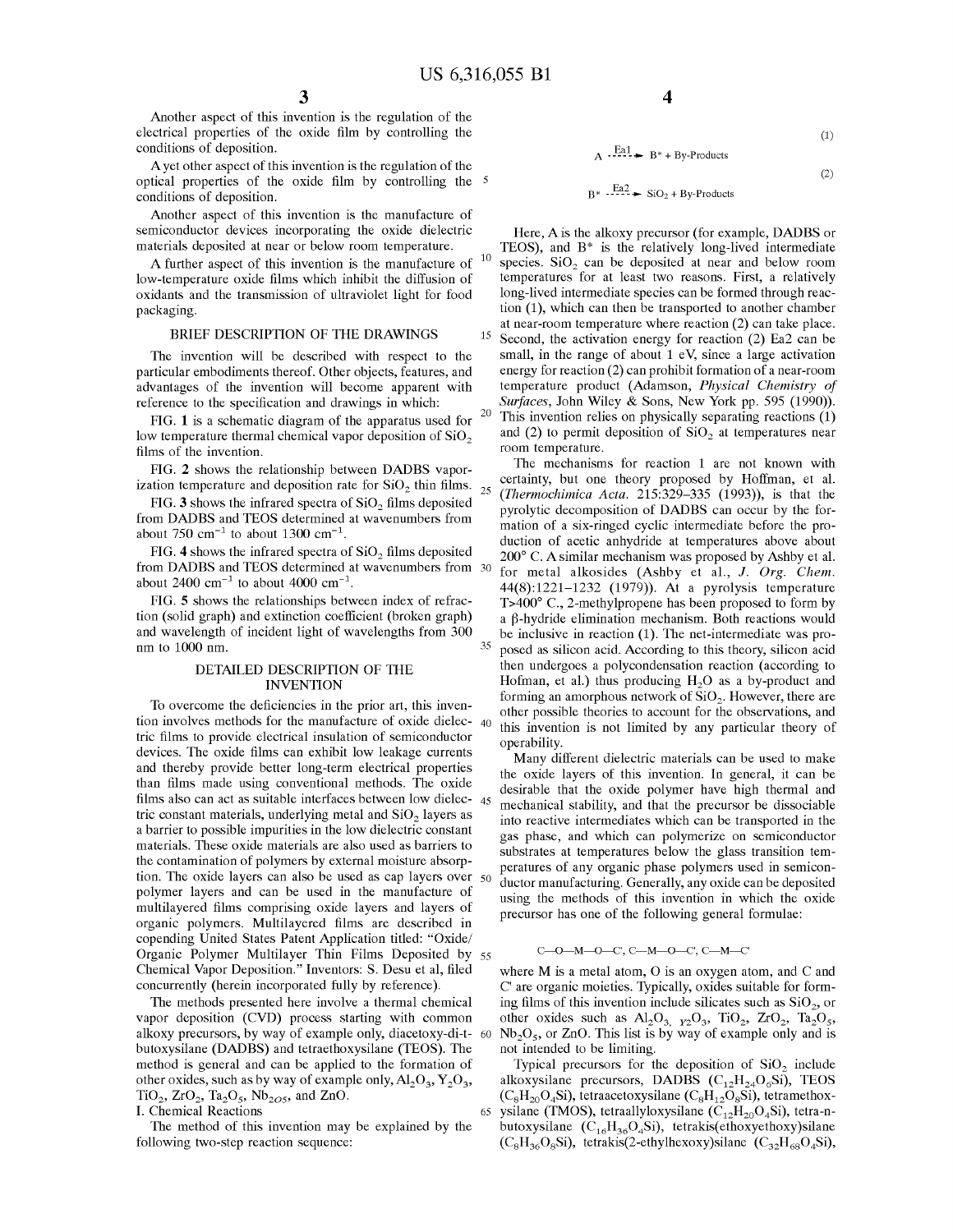$\overline{5}$ 

45

tetrakis(2-methoxycryloxyethoxy)silane  $(C_{24}H_{36}O_{12}Si)$ , tetrakis(methoxyethoxyethoxy)silane  $(C_{20}H_{44}O_{12}Si)$ , tetrakis(methoxyethoxy)silane  $(C_{12}H_{28}O_8Si)$ , tetrakis (methoxypropoxy)silane  $(C_{16}H_{36}O_8Si)$ , and tetra-npropoxysilane  $(C_{12}H_{28}O_4Si)$ .

Typical precursors for the deposition of other metal oxides include, by way of example only, aluminum (III) n-butoxide, yttrium isopropoxide, titanium-di-n-butoxide (bis-2,4-pentanedionate), zirconium isopropoxide, tantalum  $(V)$  n-butoxide, niobium  $(V)$  n-butoxide, and zinc 10 n-butoxide.

II. Methods for Deposition of Oxide Films at Low Temperatures

The processes of this invention can be carried out using a custom-built modified CVD reactor as exemplified by FIG. 15 1. The CVD reactor 100 has separate vaporization, pyrolysis, and deposition chambers. The precursor (by way of example only, DADBS or TEOS) 108 is placed in <sup>a</sup> vaporization chamber 104. The precursor is vaporized and the vaporized precursor passes through a valve 112 and 20 thereafter into pyrolysis chamber 120, containing baffles 124. The pyrolysis chamber 120 is heated using any convenient means, including by way of example only, <sup>a</sup> resistive heater. The dissociation of precursors into reactive intermediates can take place in the pyrolysis chamber at tempera-25 tures in the range of from about 400° C. to about 800° C., alternatively from about 550° C. to about 750° C., and in other embodiments at about 630° C. to about 650° C. for DADBS and about 680° C. for TEOS. The flow of precursors and reactive intermediates can be regulated by the rate 30 of vaporization of the precursor, which is controlled by the temperature of the vaporizer 108, or by the flow of <sup>a</sup> carrier gas through the inlet port 116.

After dissociation of precursors, the reactive intermediates pass into deposition chamber 132 which can contain a 35 device with reflection attachment used at an angle of about clamp to hold a substrate for oxide deposition (not shown). Substrates that can be used for deposition are, by way of example only, Si(111), which is suitable for optical characterization of the deposited films, or thermal oxide. These substrates can then be cleaned using any convenient means, 40 including, by way of example only, <sup>a</sup> modified RCA cleaning procedure consisting of sequential cleaning in heated solutions of NH<sub>4</sub>OH, H<sub>2</sub>SO<sub>4</sub> and HCl combined with H<sub>2</sub>O<sub>2</sub>, to remove surface contaminants and additionally cleaned with 10% HF for 60 seconds.

The wafer can be introduced into the chamber 132 by way of a door 128. The temperature of the deposition chamber 132 can be maintained using any convenient means, including, by way of example only, an ethylene glycol/water mixture flowing through copper tubing 134. Deposition 50 and dielectric breakdown, SiO<sub>2</sub> films can be grown on thin temperatures can range from about 40° C. to about 170° C., alternatively from about 60° C. to about 100° C., and in other embodiments from about 70° C. to about 90° C.

The pressure in the deposition chamber can range from about  $0.01$  Torr to about 1.0 Torr, alternatively from about 55 0.03 Torr to about 0.2 Torr, and in other embodiments from about 0.05 Torr to 0.1 Torr. The flow rate of reactive intermediates into the deposition chamber can be regulated by the temperature of vaporization of the precursor and/or by the flow rate of the carrier gas, which can be, by way of example only, nitrogen, argon or oxygen. When precursors having a metal atom bonded directly to a carbon atom are used, as in precursors having the structural formulae: C—M—O—C' or C—M—C', it can be desirable to use oxygen in the precursor stream. Oxygen can be a reactive 65 molecule to aid in the dissociation of precursors, and can become part of a reactive intermediate moiety. Flow rates of 60

gas and precursors can be in the range of from about 1 standard cubic centimeter per minute (SCCM) to about 1000 SCCM, alternatively from about <sup>10</sup> SCCM to about <sup>100</sup> SCCM, and in other embodiments at about 20 SCCM.

Depositions can be carried out for a sufficient time to deposit a film of desired thickness. The rate of deposition of  $SiO<sub>2</sub>$  can depend on the vaporization temperature and upon the rate of flow of carrier gas from the vaporization chamber to the deposition chamber. FIG. 2 shows the relationship between the vaporization temperature of DADBS and the rate of deposition of a thin film of  $SiO<sub>2</sub>$ . At a vaporization temperature of about 84° C., the rate of deposition is about 10 nm/min, whereas at a vaporization temperature of about 89° C., the rate of deposition is about 15 nm/min.

The rate of deposition of  $SiO<sub>2</sub>$  from DADBS can be in the range of from about 1 nm/min to about 200 nm/min, alternatively from about 5 nm/min to 200 nm/min, and in other embodiments from about 7 to 15 nm/min. Rate of deposition of SiO<sub>2</sub> from TEOS can be in the range of from about <sup>1</sup> nm/min to about 200 nm/min, alternatively from about 5 nm/min to about 200 nm/min, and in other embodiments from about 5 nm/min to about 10nm/min.

III. Methods for Characterizing Oxide Films

The thickness and optical characterization of oxide films can be accomplished by using any convenient means, including, by way of example only, <sup>a</sup> variable angle spectroscopic ellipsometer (VASE) from J. A. Woollam Company. The wavelength of light used can be in the range of from about 300 nm to about 1000 nm, and measurements can typically be performed at several angles normal to the sample, for example, at 70°, 75° and 80°. A Cauchy model can be used to calculate film thickness, the dispersion curves for the index of refraction and extinction coefficient for the films.

Infrared spectra can be obtained using a Nicolet FTIR 10° normal to the surface.

Electrical properties of oxide films such as  $SiO<sub>2</sub>$ , including the dielectric constant and dielectric loss can be obtained using standard methods in the art. By way of example, impedance measurements can be made using a Solarton SI 1260 Impedance Analyzer. An alternating voltage of about <sup>50</sup> mV can be applied to the sample. A top electrode made out of platinum can be deposited onto the shadow masked  $SiO<sub>2</sub>$  deposited film by a DC magnetron sputter coating device. The platinum electrodes can have an area of between about  $4.26\times10^{-4}$  cm<sup>2</sup> and about  $9.62\times10^{-4}$  cm<sup>2</sup>. The bottom electrode can be a highly doped p-type polycrystalline silicon.

For measurement of leakage current, electrical resistivity films of titanium, which can be sputter coated onto Si(100) substrates using <sup>a</sup> DC magnetron sputtering device. The top electrode can be made out of platinum, and can be deposited onto the shadow masked  $SiO<sub>2</sub>$  film by a DC magnetron sputtering device. Results can be obtained using a Hewlett Packard model 4140B pico amp/DC voltage source. A voltage of <sup>1</sup> MV/cm can be used to measure the leakage current for each  $SiO<sub>2</sub>$  film and generally the leakage current stabilizes in less than about five minutes.

Films deposited using these low temperature deposition methods can have the desired characteristics of films deposited by conventional CVD methods. The film thickness, purity, refractive index, chemical composition, bonding structures, and electrical properties of films deposited at near or below room temperature compare favorably with those of SiO<sub>2</sub> films made using DADBS or TEOS and deposited at higher temperatures, for example at about 400 $^{\circ}$  C.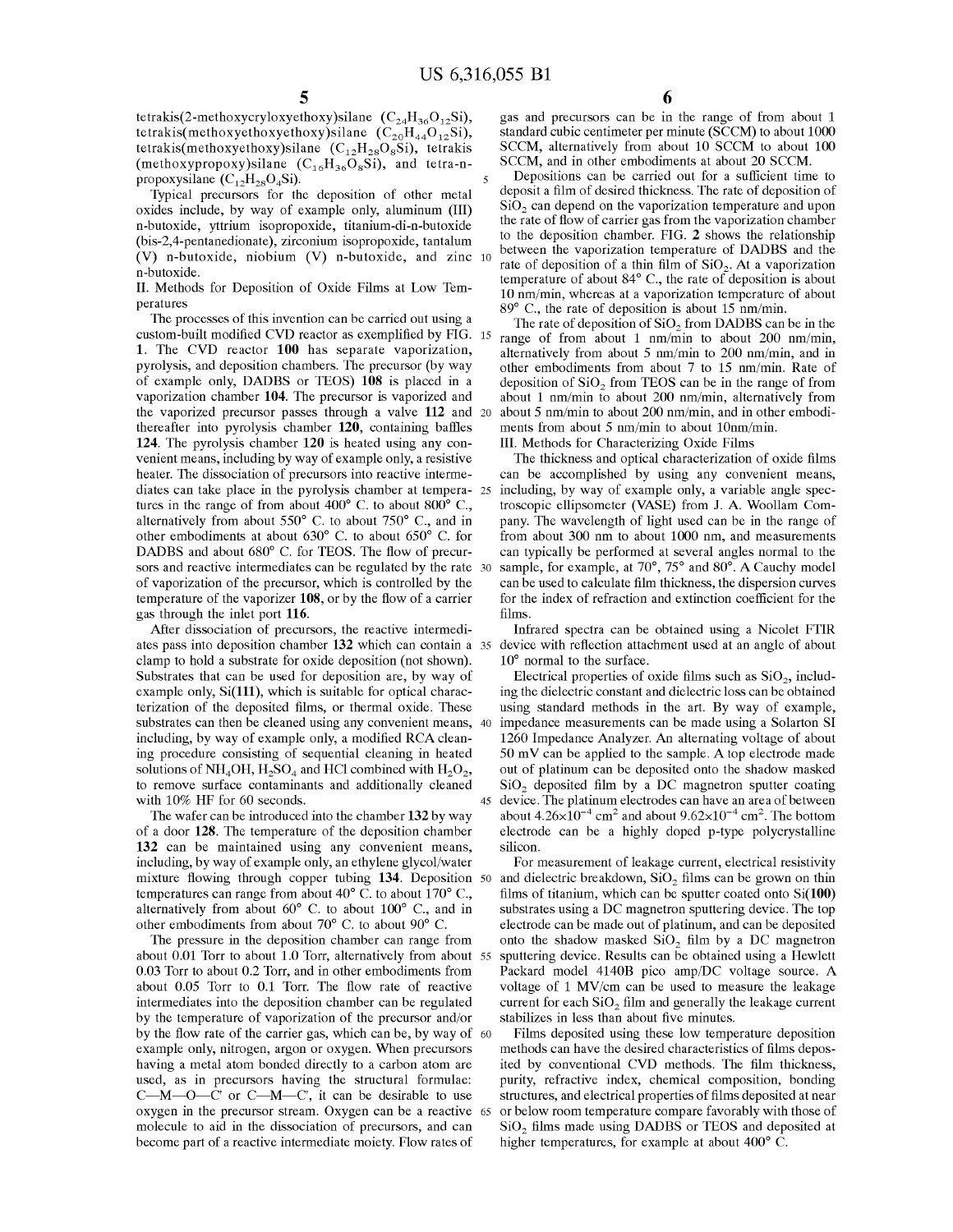$\overline{\phantom{a}}$ 

The films of this invention, made with, by way of example only,  $TiO<sub>2</sub>$ , can inhibit the transmission of ultraviolet light. By inhibiting the transmission of harmful ultraviolet light through food packaging materials, the spoilage rates can be decreased and the shelf life of food products can be increased. Furthermore, oxide films made using  $SiO<sub>2</sub>$ , by way of example only, can act as barriers to the diffusion of oxidants such as  $O_2$ . By decreasing the diffusion of oxidants through food packaging products, the oxidation of food products can be decreased and the shelf life can be 10 increased.

The invention may be further understood by reference to the following Examples.

## EXAMPLES

#### Example 1

Chemical Characterization of SiO<sub>2</sub> Films

Characterization of the chemical composition and bonding structures were determined by Fourier Transformed Infrared spectral analysis (FTIR). FIG. 3 shows the 20 Physical Characteristics of  $SiO<sub>2</sub>$  Films Reflection-FTIR spectra of  $SiO<sub>2</sub>$  deposited at  $81^{\circ}$  C. from DADBS (bottom trace) and from another film of  $SiO<sub>2</sub>$ deposited at 66° C. from TEOS (top trace). Both spectra were obtained using a reflection angle of 10°. The films produced by the methods of the invention are highly pure 25 and free of contamination by organic material. The two spectra shown in FIG. 3 are nearly identical and only three absorption peaks are present, at wavenumbers of 1078 cm'l, 943  $cm^{-1}$  and 804  $cm^{-1}$ . The peaks observed at about 1078  $cm^{-1}$  are known in the art to be due to the broad asymmetri- 30 cal stretch of Si-O-Si and the peaks observed at 804 cm<sup>-1</sup> are known in the art to be due to the symmetrical Si—O—Si stretch. The peaks observed at  $1078 \text{ cm}^{-1}$  are also called the transverse optical (TO) mode and is known in the art to result from the oxygen atom stretching parallel to Si—O— 35. By way of example only, for DADBS deposited at a tem-<br>result from the oxygen atom stretching parallel to Si—O— 35. By way of example only, for DADBS deposited at Si (Lee et al., J. Electrochem. Soc. 143(4):1443—1451 (1996)). The peak can be deconvoluted into three separate peaks. In the case of TEOS, peaks can be observed at about  $1024$  cm<sup>-1</sup> to about 1052 cm<sup>-1</sup>, about 1071 cm<sup>-1</sup> to about 1093 cm<sup>-1</sup> and about 1123 cm<sup>-1</sup> to about 1177 cm<sup>-1</sup> (Goullet, et al., J. Appl. Phys. 74:6876 (1987), where the highest wave number broad peak can create the characteristic asymmetrical hump. This hump can result from either non-stoichiometry (SiO<sub>x</sub> where  $X<2$ ) or broken Si--O honds due to hydrolysis, which can shift the net peak to 45 than the other published value for SiO<sub>2</sub> (1.44) using DADBS lower wavenumbers (Lee et al., J. Electrochem. Soc. 143(4): 1443—1451 (1996); Pai et al., J. Vac. Sci. Technol. 4(3): 689—694 (1986); Almeida et al., J. Appl. Phys. 68: 4225 (1990)). In the present study, the highest wave number peak is at about  $1150 \text{ cm}^{-1}$  and is can be due to a non- 50 stoichiometry since the composite peak is not shifted to lower wave numbers. The rather small peak observed at 943  $cm<sup>-1</sup>$  can be due to Si—OH bonding, indicating the presence of only small amounts of hydroxylated moieties on the surface. 40

Additionally, films can be made having little water present. FIG. 4 shows the Reflection-FTIR spectra of  $SiO<sub>2</sub>$ films deposited from either TEOS (top trace) and DADBS (bottom trace) at wave numbers of about  $2400 \text{ cm}^{-1}$  to about 4000 cm'l. Water present in films can generate a broad peak observed at about  $3410 \text{ cm}^{-1}$  due to the —OH stretch within the water molecule. However, as can be seen in FIG. 4, there is no detectable peak at near  $3410 \text{ cm}^{-1}$ . We therefore conclude that little, if any, water is present in the films.

Furthermore, little, if any Si—O—C or Si—C bonding 65 was observed in the films. This conclusion is based on the absence of peaks that are characteristic of these types of

bonds as observed in the FTIR spectra. Ether linkages (—C—O—) can appear as peaks at wavenumbers of about  $1050 \text{ cm}^{-1}$  to about 1180 cm<sup>-1</sup>. Si—C bonds absorb IR radiation at wavenumbers of about  $700 \text{ cm}^{-1}$  to about  $860$  $cm^{-1}$ , and at about 1230  $cm^{-1}$  to about 1280  $cm^{-1}$  (Wade, Organic Chemistry, Prentice Hall, New Jersey (1991)). Therefore, the absence of peaks at these wavenumbers can mean that little carbon contaminants are present in the films.

Furthermore, results from x-ray photoelectron spectroscopy (XPS) show an atomic ratio of <sup>1</sup> atom of silicon to 2.1 atoms of oxygen. Thus, stoichiometrically pure  $SiO<sub>2</sub>$  films were grown without the incorporation of by-products or the precursors.

terns of peaks are presented only as theories to explain the The above possible mechanisms accounting for the patobservations. Other theories may also explain the observations, and this invention is not limited to any particular theory for operability.

#### Example 2

Film thickness can be a function of the deposition rate and the time of deposition, However, there can be a dependence of film thickness on precursor concentration at certain temperature ranges. By way of example only, a film of  $SiO<sub>2</sub>$ was deposited from DADBS at vaporization temperatures of about 84° C. to about 89° C. FIG. 2 shows that at the lower vaporization temperatures, the rate of deposition of  $SiO<sub>2</sub>$ was about 10 nm/min, whereas at higher vaporization temperatures, the deposition rate was about 15 nm/min.

A theory to possibly explain this observation is that at these temperatures the deposition of  $SiO<sub>2</sub>$  surface is under mixed diffusion and surface reaction control. At lower temperatures the surface effects can predominate, and at higher temperatures the diffusion effects can predominate. perature of about 70° C., the nature of the substrate surface can affect the deposition rate and quality of the  $SiO<sub>2</sub>$  thin film. However, this is only a possible theory to account for the observations, and other theories may account for the observations.

The density of the  $SiO<sub>2</sub>$  film can be determined from measurements of the refractive index of the film. FIG. 5 shows that the average index of refraction, as measured by VASE, was  $1.433$  ( $@$  630 nm), which is only slightly lower as a precursor (Smolinsky, Mat. Res. Soc. Symp. Proc. 390:490—496 (1986)). The index of refraction varied from 1.425 to 1.439 and was not a function of the vaporization temperature. Thus, the density of the  $SiO<sub>2</sub>$  films deposited at near room temperature is comparable to  $SiO<sub>2</sub>$  films deposited at higher temperatures.

55 to relative closeness of the  $SiO<sub>2</sub>$ 's absorption edge to its The dispersion of the index of refraction flattens around <sup>630</sup> nm but below that wavelength it varies from 1.433 @ 630 nm to 1.460  $@$  300 nm. This rapid increase can be due band gap of about 9.0 eV. The observed dispersion is typical of a transparent thin film or material with a relatively large band gap of greater than about 3.0 eV.

60 on the wavelength of electromagnetic radiation used to make The extinction coefficient was determined to be dependent the measurements. At high wavelengths, characteristic of infrared light (about 1000 nm), the extinction coefficient was about  $7.05 \times 10^{-5}$ . The extinction coefficient measured at about 630 nm was observed to be about  $2.10\times10^{-4}$ . When measured at about 300 nm (corresponding to ultraviolet light), the extinction coefficient was observed to be about  $5.41\times10^{-3}$ . Thus, the films of this invention have low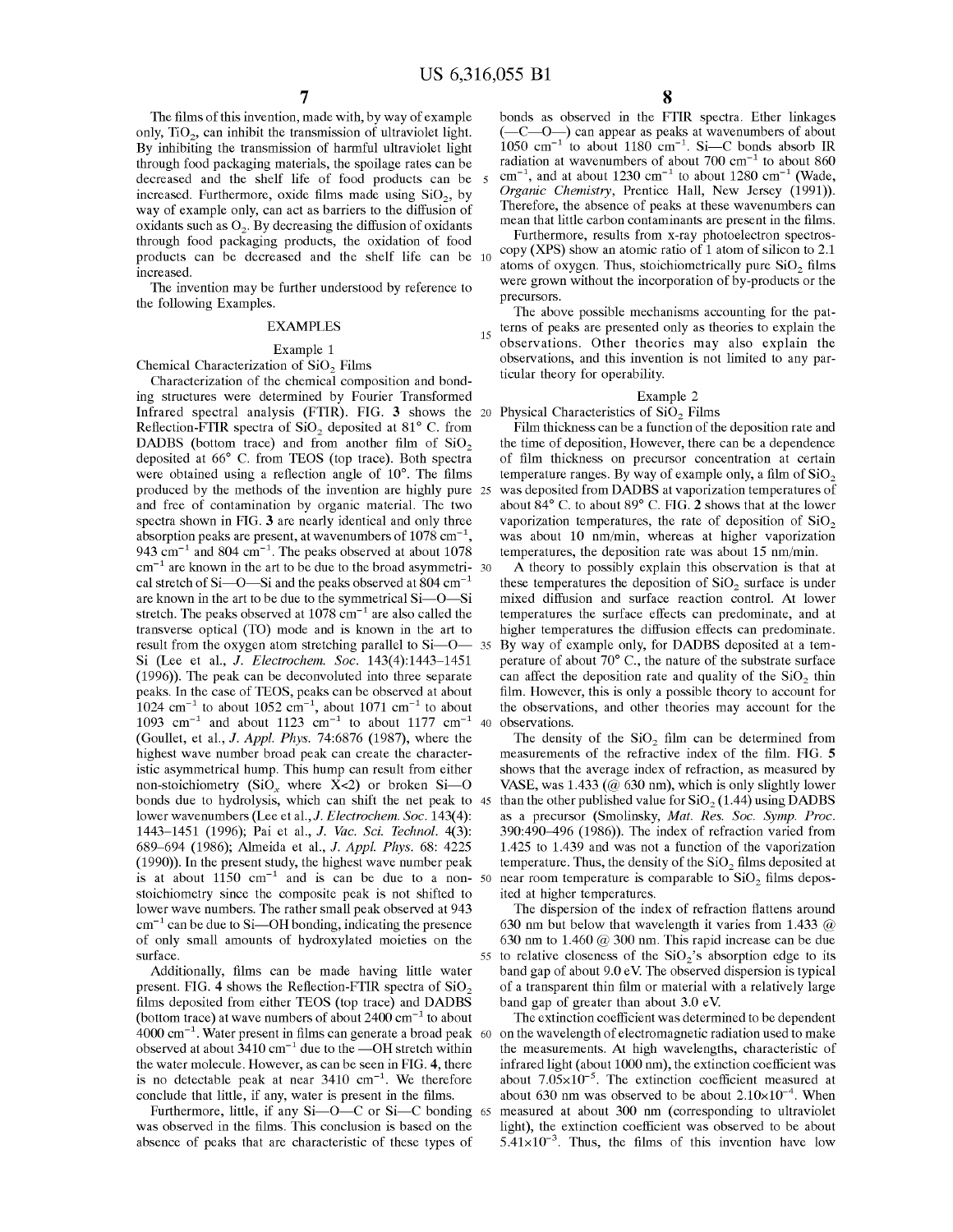$\leq$ 

 $20$ 

25

65

ultraviolet transmittance, making them suitable for use as barriers to the transmission of ultraviolet electromagnetic radiation. A low extinction coefficient measured at wavelengths higher than ultraviolet is typical for  $SiO<sub>2</sub>$  thin films. It is known that increased porosity can increase the extinction coefficient. Typically however, no optical loss is associated with thermally grown SiOz.

#### Example 3

Electrical Properties of  $SiO<sub>2</sub>$  Films

To measure electrical properties of  $SiO<sub>2</sub>$  films, we carried  $10$ out observations on films having <sup>a</sup> thickness of about 25 nm deposited on titanium-coated substrates from DADBS. The films were deposited according to the methods described above and were deposited at temperatures in the range of from about 60° C. to about 90° C. Measurements of the electrical properties of the films were determined as US 6,3<br> **9**<br>
US 6,3<br>
ultraviolet transmittance, making them suitable for use as<br>
barriers to the transmission of ultraviolet electromagnetic<br>
radiation. A low extinction coefficient measured at wave-<br>
lengths higher than US 6,3<br>
US 6,3<br>
US 6,3<br>
US 6,3<br>
barriers to the transmission of ultraviolet lectromagnetic<br>
radiation. A low extinction coefficient measured at wave-<br>
lengths higher than ultraviolet is typical for SiO<sub>2</sub> thin films.<br>
It described above and shown in Table 1. **19** US 6,3<br>
US 6,3<br>
ultraviolet transmitance, making them suitable for use as<br>
barriers to the transmission of ultraviolet electromagnetic<br>
realigibs higher than ultraviolet is typical for SiO<sub>2</sub> thin lines<br>
It is known

TABLE <sup>1</sup>

| Electrical Properties of SiO <sub>2</sub> Films Deposited at Low Temperature |                                         |  |  |  |
|------------------------------------------------------------------------------|-----------------------------------------|--|--|--|
| $K \varnothing 1 kHz$                                                        | 4.26                                    |  |  |  |
| Dielectric loss at 1 kHz                                                     | 0.0257                                  |  |  |  |
| Dielectric breakdown                                                         | $7.2$ MV/cm                             |  |  |  |
| Leakage current $@1$ MV/cm                                                   | $1.8 \times 10^{-10}$ A/cm <sup>2</sup> |  |  |  |
| Electrical resistivity $@ 1$ MV/cm                                           | $1.1 \times 10^{13}$ Q cm               |  |  |  |

The dielectric constant for  $SiO<sub>2</sub>$  films of this invention of 4.26 is close to other reported values for films of  $SiO<sub>2</sub>$  $\frac{4.26}{3}$  is close to other reported values for finite or  $\frac{310}{2}$ <br>deposited from alkoxy precursors using CVD methods. The  $\frac{30}{2}$  comprising the steps of:  $SiO<sub>2</sub>$  films showed a higher dielectric loss measured at 1 kHz than  $SiO<sub>2</sub>$  films deposited at higher temperatures. A theory to possibly account for this observation is related to the nature of the polycrystalline silicon substrate and the orientational polarization due to Si—OH bonding. However, 35 other theories may account for this observation.

The dielectric breakdown voltage was measured to be about 18 V, which normalized for the thickness of the film, was 7.2 MV/cm. This value corresponds well with values reported previously for SiO<sub>2</sub> films deposited at higher tem-40 peratures (Lee, et al., J. Electrochem. Soc. 143(4):1443-1451 (1996); Samit et al., Adv. Mat. Optics Electron. 6:73—82 (1996)).

The leakage current was measured at 1.0 MV/cm, corresponding to a thickness-normalized voltage of  $2.5$  V. The 45 leakage current observed under these conditions of  $1.8\times10^{-7}$  $10$  A/cm<sup>2</sup> for the films of this invention was unexpectedly lower than the published values of  $8\times10^{-9}$  A/cm<sup>2</sup> to  $10^{-7}$  $A/cm<sup>2</sup>$  observed for films made using conventional, hightemperature methods (Smolinsky, *Mat. Res. Soc. Symp. 5*0 range of about 630°C, and about 650°C. 390:490—496 (1986)). This result was completely unexpected based on the publication of Smolinsky. A theory which may account for this observation is that the presence of even small amounts of Si—OH bonding as observed in the infrared spectra (FIG. 3) can increase the leakage current 55 izing is carried out at a pressure in the range of about 0.03 slightly (Smolinsky, Mat. Res. Soc. Symp. 390:490—496 (1986)). Thus, by decreasing the amount of water in the deposited film, there can be fewer Si—OH bonds in the film, and therefore, the leakage current can be decreased. However, other theories may account for the observations, 60 and this invention is not intended to be limited by any particular theory for operability.

Additionally, the observed electrical resistivity of  $1.1\times$  $10^{13}$   $\Omega$  cm was similar to that observed for SiO<sub>2</sub> films deposited at higher temperatures.

The films deposited using the methods of the present invention have unexpectedly better electrical properties than

films made using conventional, high-temperature methods. Thus, the chemical, physical, and electrical properties of the  $SiO<sub>2</sub>$  films of this invention are comparable to or are better than those observed for  $SiO<sub>2</sub>$  films deposited from alkoxysilane precursors at higher temperatures.

Unless otherwise incorporated by reference, all articles and patents cited herein are incorporated herein fully by reference.

The foregoing description and examples are intended to be illustrative only, and are not intended to be limiting to the scope of the invention.

#### INDUSTRIAL APPLICABILITY

15 useful in the manufacture of semiconductor devices and in Oxide films are deposited at low temperature and are the food packaging industry in which the advantages of conventional oxide materials and conventional organic polymeric materials can be attained in one thin film. In the semiconductor industry, low-temperature oxide films are useful for the manufacture of dielectric thin films in which other components of the films cannot be subjected to high temperatures. In the food packaging industry, lowtemperature oxide films are useful to inhibit the diffusion of oxidants and the transmission of ultraviolet light into food products. By decreasing the contamination and lightinduced damage, food products can have improved quality and shelf-life.

What is claimed is:

1. A method for forming an oxide film on <sup>a</sup> substrate

- (a) vaporizing an oxide precursor selected from the group consisting of aluminum (III) n-butoxide, yttrium isopropoxide, titanium-di-n-butoxide (bis-2, 4-pentanedionate), zirconium isopropoxide, tantalum (V) n-butoxide, niobium (V) n-butoxide and zinc n-butoxide;
- (b) dissociating the vaporized precursor at a temperature in the range of about 400° C. to about 800° C.; and
- (c) polymerizing the dissociated, vaporized precursor on the substrate at a temperature below about 300° C.

2. The method of claim 1, wherein the deposition temperature is in the range of about 40° C. to about 170° C.

3. The method of claim 1, wherein said step of dissociating said precursor is carried out using a resistive heater.

4. The method of claim 1, wherein the step of dissociating said oxide precursor is carried out at a temperature in the range of about 550° C. to about 750° C.

5. The method of claim 1, wherein the step of dissociating said oxide precursor is carried out at a temperature in the

6. The method of claim 1, wherein the step of polymerizing is carried out at a pressure in the range of about 0.01 Torr to about 1.0 Torr.

7. The method of claim 1, wherein the step of polymer-Torr to about 0.2 Torr.

8. The method of claim 1, wherein the step of polymerizing is carried out at a pressure in the range of about 0.05 Torr to about 0.1 Torr.

9. The method of claim 1, wherein the precursor is transported to a dissociation chamber using a carrier gas.

10. The method of claim 1, wherein said carrier gas is selected from the group consisting of nitrogen, argon and oxygen.

11. The method of claim 1, wherein the oxide precursor is transported at <sup>a</sup> flow rate in the range of about <sup>1</sup> SCCM to about 1000 SCCM.